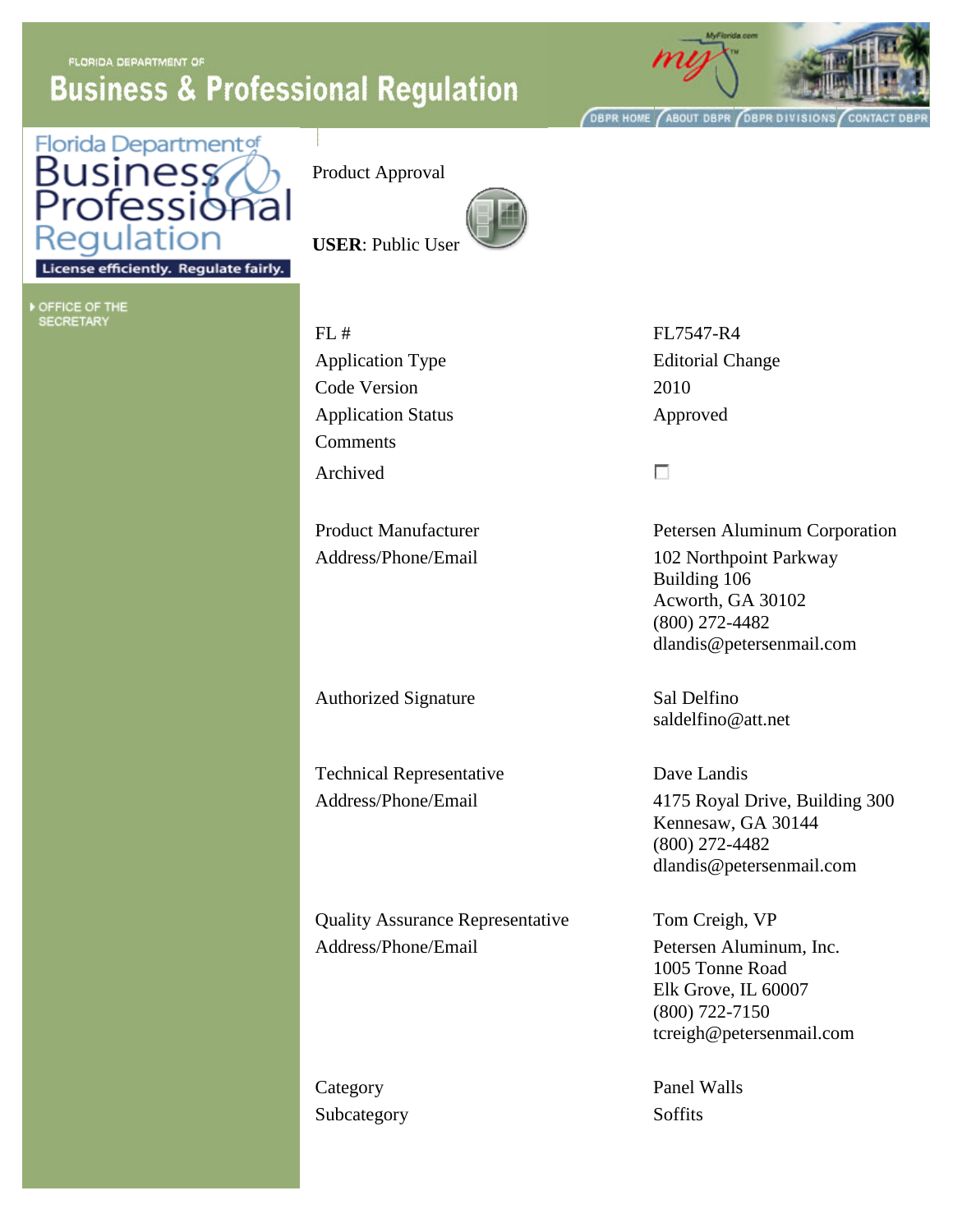| <b>Compliance Method</b>                                                  | <b>Evaluation Report from a Florida</b><br>Registered Architect or a Licensed<br>Florida Professional Engineer<br>⊽<br><b>Evaluation Report - Hardcopy</b><br>Received |
|---------------------------------------------------------------------------|------------------------------------------------------------------------------------------------------------------------------------------------------------------------|
| Florida Engineer or Architect Name who<br>developed the Evaluation Report | C. Keith Brasher                                                                                                                                                       |
| Florida License                                                           | PE-11140                                                                                                                                                               |
| <b>Quality Assurance Entity</b>                                           | <b>UL LLC</b>                                                                                                                                                          |
| Quality Assurance Contract Expiration Date 05/17/2015                     |                                                                                                                                                                        |
| Validated By                                                              | Terrence E. Wolfe P.E                                                                                                                                                  |
|                                                                           | ⊽<br>Validation Checklist -<br><b>Hardcopy Received</b>                                                                                                                |
| Certificate of Independence                                               | FL7547_R4_COI_CertOfIndp.pdf                                                                                                                                           |
| Referenced Standard and Year (of Standard)                                | <b>Standard</b><br>Year<br>ASTM E330<br>2002<br>2004<br>Florida Building Code                                                                                          |
| <b>Equivalence of Product Standards</b><br>Certified By                   |                                                                                                                                                                        |
| Sections from the Code                                                    |                                                                                                                                                                        |
| Product Approval Method                                                   | Method 1 Option D                                                                                                                                                      |
| Date Submitted                                                            | 06/21/2012                                                                                                                                                             |
| Date Validated                                                            | 06/22/2012                                                                                                                                                             |
| Date Pending FBC Approval                                                 | 06/27/2012                                                                                                                                                             |
| Date Approved                                                             | 08/07/2012                                                                                                                                                             |
|                                                                           |                                                                                                                                                                        |